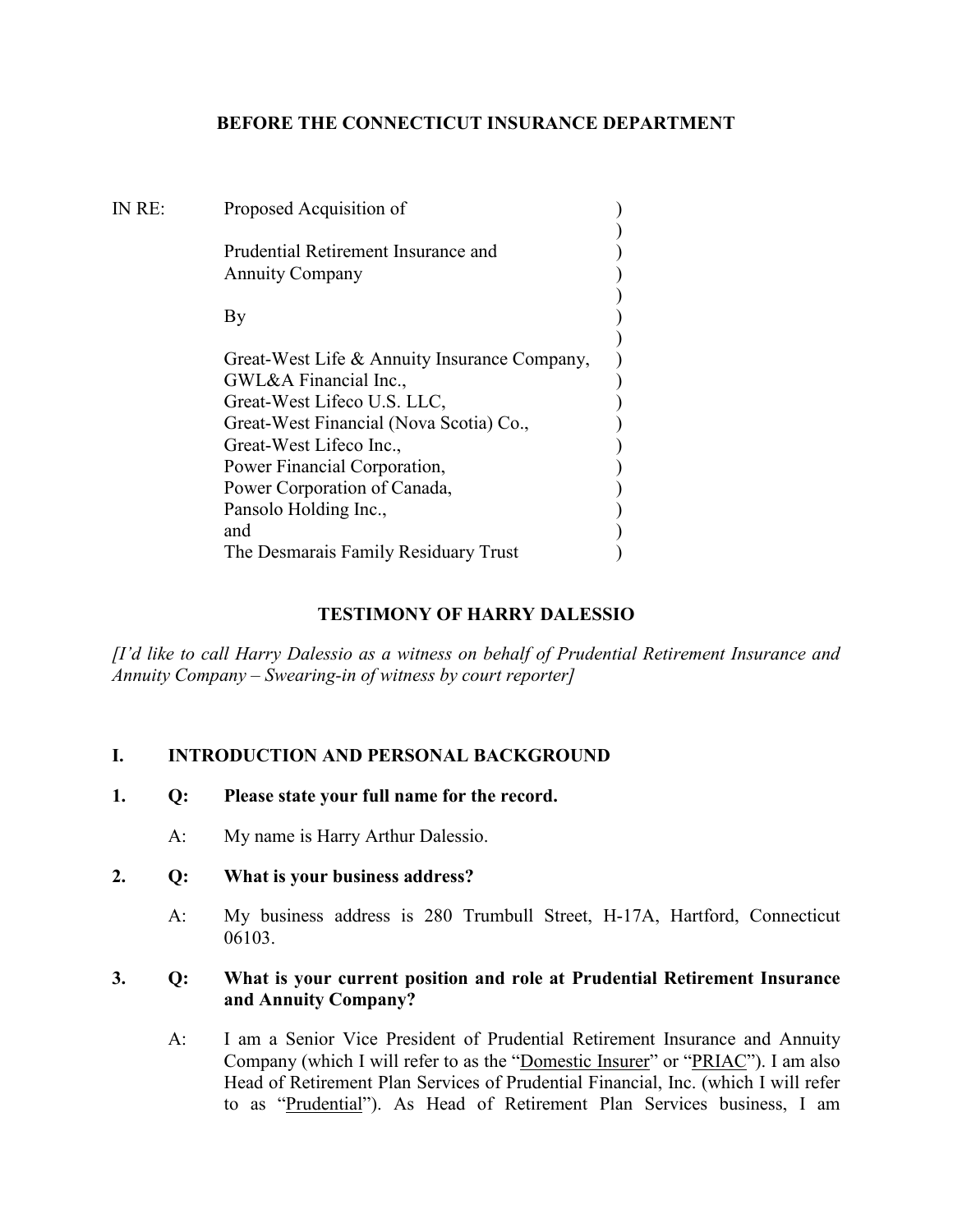responsible for the defined contribution, defined benefit and non-qualified businesses.

# **4. Q: How long have you been employed with Prudential?**

A: I joined Prudential in 2004. Prior to joining Prudential, I was employed by CIGNA Retirement & Investment Services beginning in 1989 until CIGNA Retirement & Investment Services was acquired by Prudential.

# **5. Q: Please describe your educational background and professional designations.**

A: I received my undergraduate degree in Economics from Providence College in 1989 and my Masters of Business Administration from Fordham University in 1997.

# **6. Q: Please state your purpose for testifying at this proceeding.**

A: I am submitting this testimony in connection with the Amended and Restated Form A Statement Regarding the Acquisition of Control of the Domestic Insurer by Great-West Life & Annuity Insurance Company, GWL&A Financial Inc., Great-West Lifeco U.S. LLC, Great-West Financial (Nova Scotia) Co., Great-West Lifeco Inc., Power Financial Corporation, Power Corporation of Canada, Pansolo Holding Inc. and The Desmarais Family Residuary Trust (which I will refer to respectively as the "Form A Statement" and the "Applicants" or "Empower"). I am testifying on behalf of the Domestic Insurer in support of the Form A Application.

## **7. Q: Have you been authorized by the Domestic Insurer to submit this testimony?**

A: Yes.

## **II. THE PROPOSED TRANSACTION AND THE FORM A STATEMENT**

- **1. Q: Are you familiar with the transaction pursuant to which the Applicants propose to acquire control of the Domestic Insurer?**
	- A: Yes.
- **2. Q: Has the Domestic Insurer received a copy of the Form A Statement that the Applicants filed with the Connecticut Insurance Department in connection with the proposed acquisition of control of the Domestic Insurer?** 
	- A: Yes, the Applicants have provided the Domestic Insurer with a copy of the Form A Statement.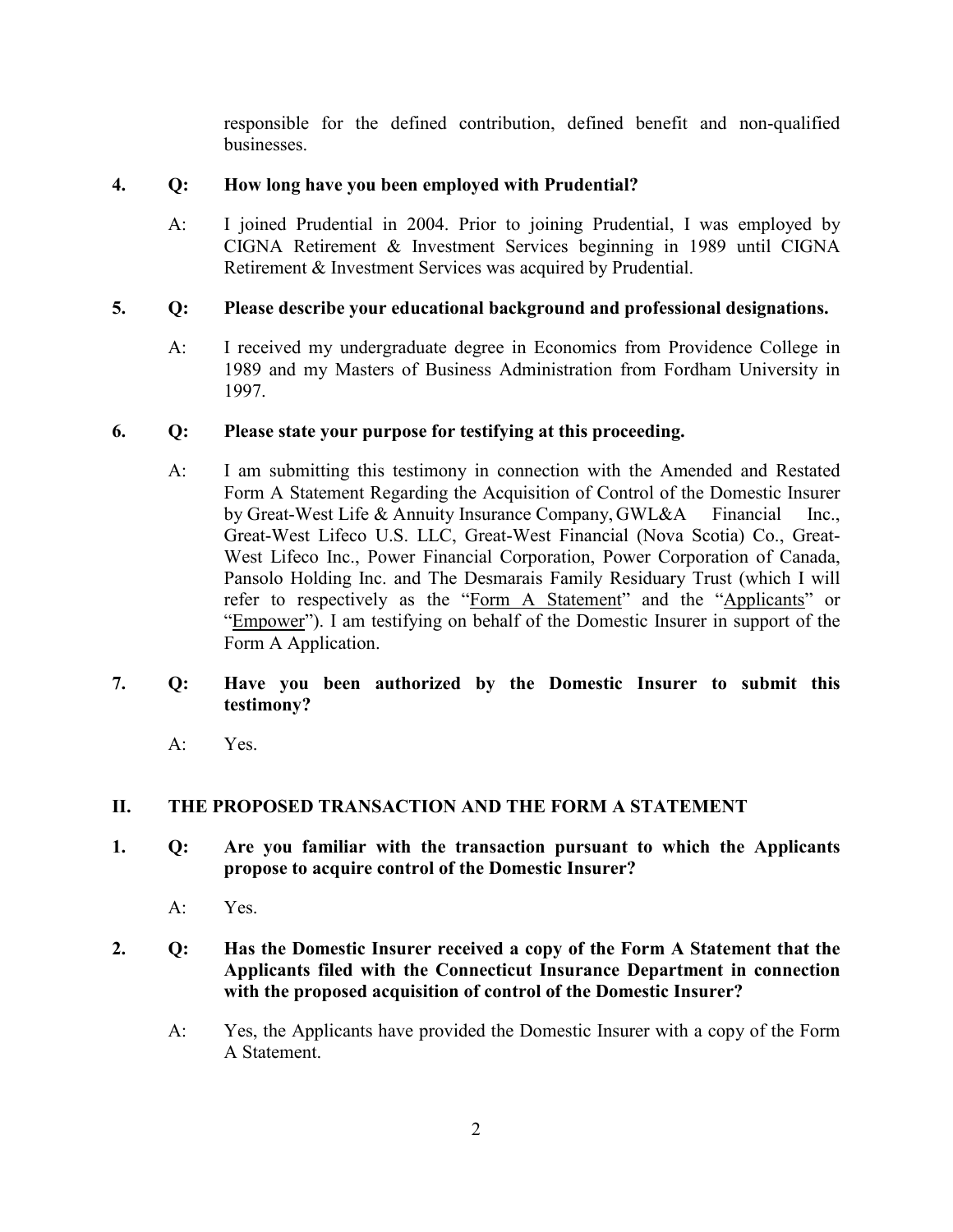- **3. Q. In your opinion, does the Form A Statement filed with the Department by the Applicants, as supplemented, accurately characterize the proposed acquisition?**
	- A. Yes it does, to the best of my knowledge.
- **4. Q: Did the Domestic Insurer receive at least 7 days' prior notice of this public hearing?**
	- A: Yes.

#### **III. BACKGROUND ON THE DOMESTIC INSURER**

#### **1 Q. Could you please provide us with some general background on the business operations of the Domestic Insurer?**

A: The Domestic Insurer was formed under the laws of the State of Connecticut on January 14, 1981, and issued a Certificate of Authority to conduct life and accident and health insurance from the Connecticut Insurance Department (the "Department") and commenced business on October 1, 1981. The Domestic Insurer is licensed to sell products in all 50 states, the District of Columbia and Puerto Rico. The Domestic Insurer was originally formed as a wholly owned subsidiary of Connecticut General Corporation under the name Connecticut General Life and Casualty Insurance Company. The name was changed to CIGNA Life Insurance Company on August 3, 1984. The company was acquired by The Prudential Insurance Company of America ("PICA") on April 1, 2004 and subsequently changed its name to Prudential Retirement Insurance and Annuity Company. Since then, it has remained a wholly owned subsidiary of PICA which is wholly owned by Prudential.

#### **2. Q. Please describe the Domestic Insurer's operations and business in Connecticut.**

A: The Domestic Insurer provides retirement investment and income products and services to public, private and not-for-profit organizations. The Domestic Insurer offers plan sponsors and their participants a broad range of products and services to assist in the delivery and administration of qualified and non-qualified defined contribution and defined benefit retirement plans, including recordkeeping and administrative services, comprehensive investment offerings and advisory services to assist plan sponsors in managing fiduciary obligations. It also offers products that provide pension risk transfer solutions, as pension plan sponsors seek to manage their exposure to risk.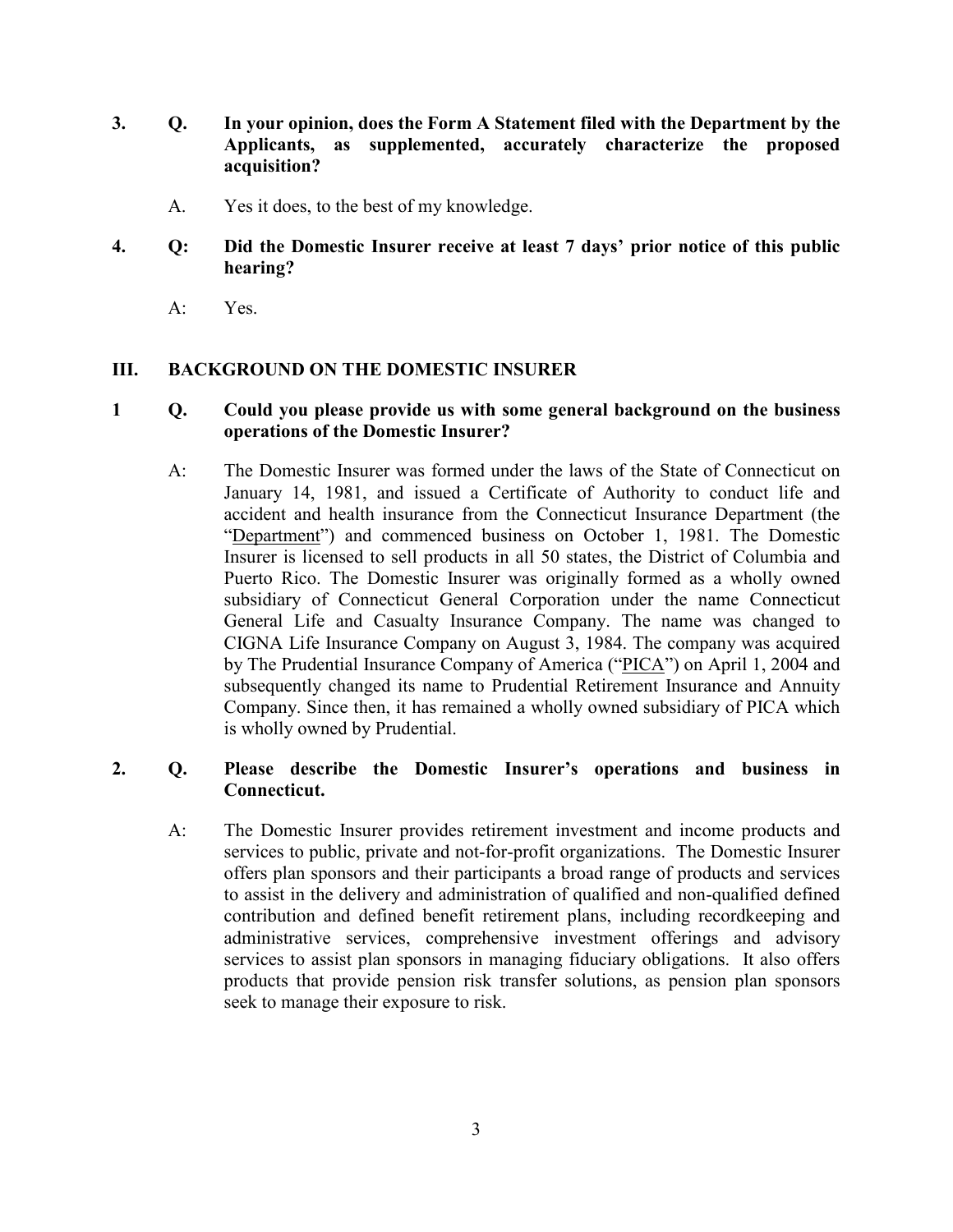#### **IV. EFFECTS OF THE ACQUISITION**

## **1. Q. Does the Domestic Insurer currently satisfy the requirements to maintain its status as a licensed insurance company in Connecticut?**

- A. Yes, it does. The Domestic Insurer is currently in good standing under its certificate of authority and meets all of the requirements for licensure in the State of Connecticut.
- **2. Q. To your knowledge, will the Domestic Insurer continue to satisfy the requirements to maintain its status as a licensed insurer in Connecticut?**

Yes.

## **3. Q: To your knowledge, do the Applicants have any plans to cause the Domestic Insurer declare any extraordinary dividend, to liquidate it, sell its assets, merge it with any other persons or materially change its corporate structure?**

As part of the Form A Statement, the Applicants have indicated that, except as set forth in the Form A Statement, the Applicants have no present plans or proposals to declare an extraordinary dividend, liquidate the Domestic Insurer, sell the Domestic Insurer's assets (other than such sales of assets as may be contemplated in the ordinary course of the Domestic Insurer's business) or merge the Domestic Insurer with any person or persons or make any other material change to the Domestic Insurer's business operations or corporate structure or management.

### **4. Q: Have you had the opportunity to meet with representatives of the Applicants to discuss the proposed transaction since it was publicly announced?**

A: Yes.

### **5. Q: As a result of those meetings, have you formed any conclusions about the business philosophy of the Applicants and the way that the organization conducts business?**

A: Yes. We have found that Empower and Prudential share a commitment to serving the financial needs of working Americans, their advisors and employers.

### **6. Q: Do you believe the proposed acquisition of the Domestic Insurer by the Applicants will benefit the policyholders of the Domestic Insurer and be in the public interest?**

A: Yes, I do. As noted in the Form A Statement, with Empower's guidance and support, PRIAC will be well-positioned to pursue new business opportunities as they become available and to provide its suite of products and services to existing and new clients of both Empower and the FSS Business. Joining with Empower is anticipated to benefit PRIAC in several ways, including revenue and operating synergies that are anticipated to drive down expenses, expanding the breadth and